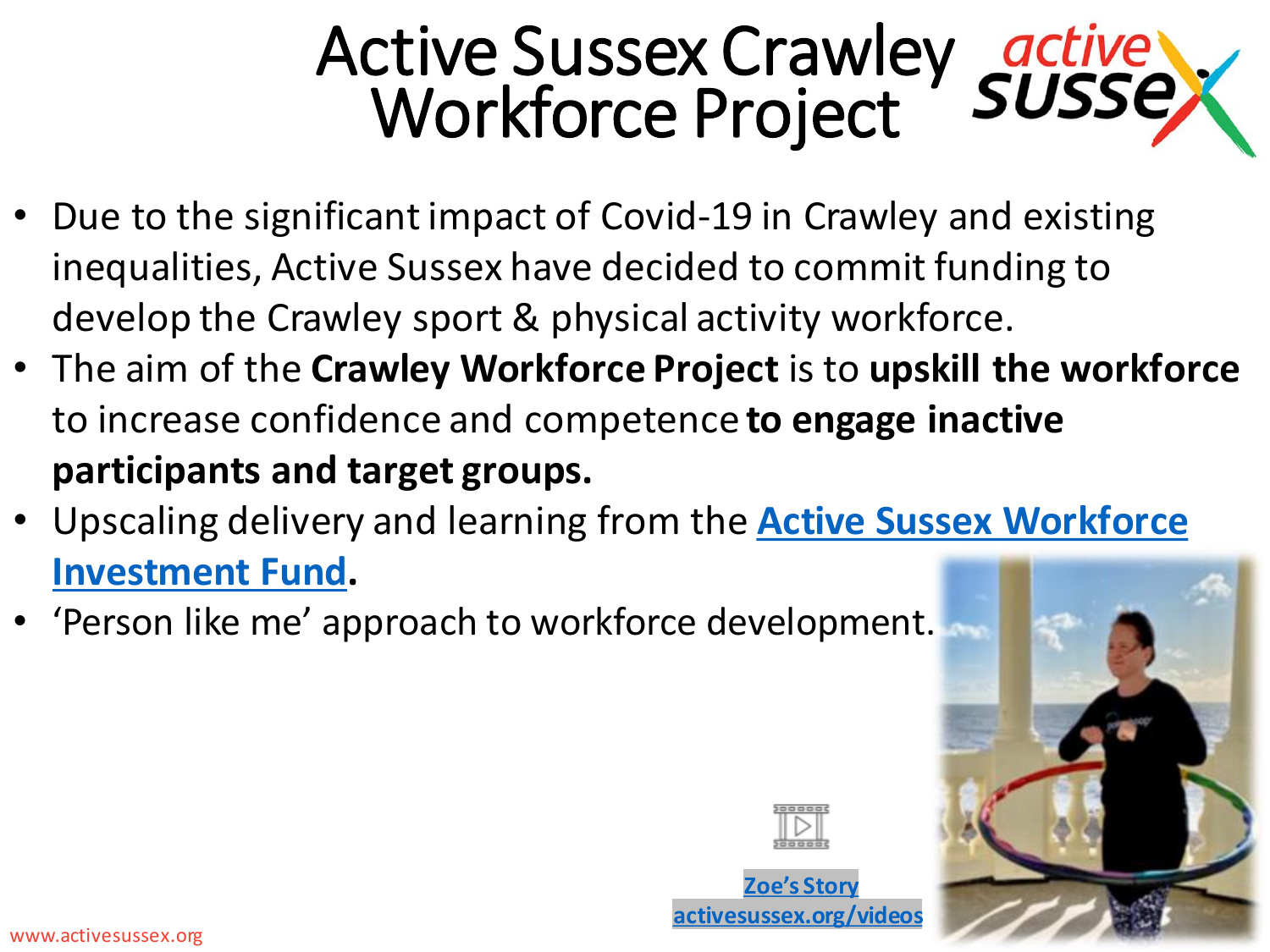## Crawley Workforce Project



- After gathering insight from local partners in Crawley, it was decided a **mixture of core course delivery and targeted small grants programme** would be the most effective use of the funding for the project.
- The core course delivery will be open to the wider Crawley workforce.
- Small grants programme will be a targeted approach for those working with target groups.



www.activesussex.org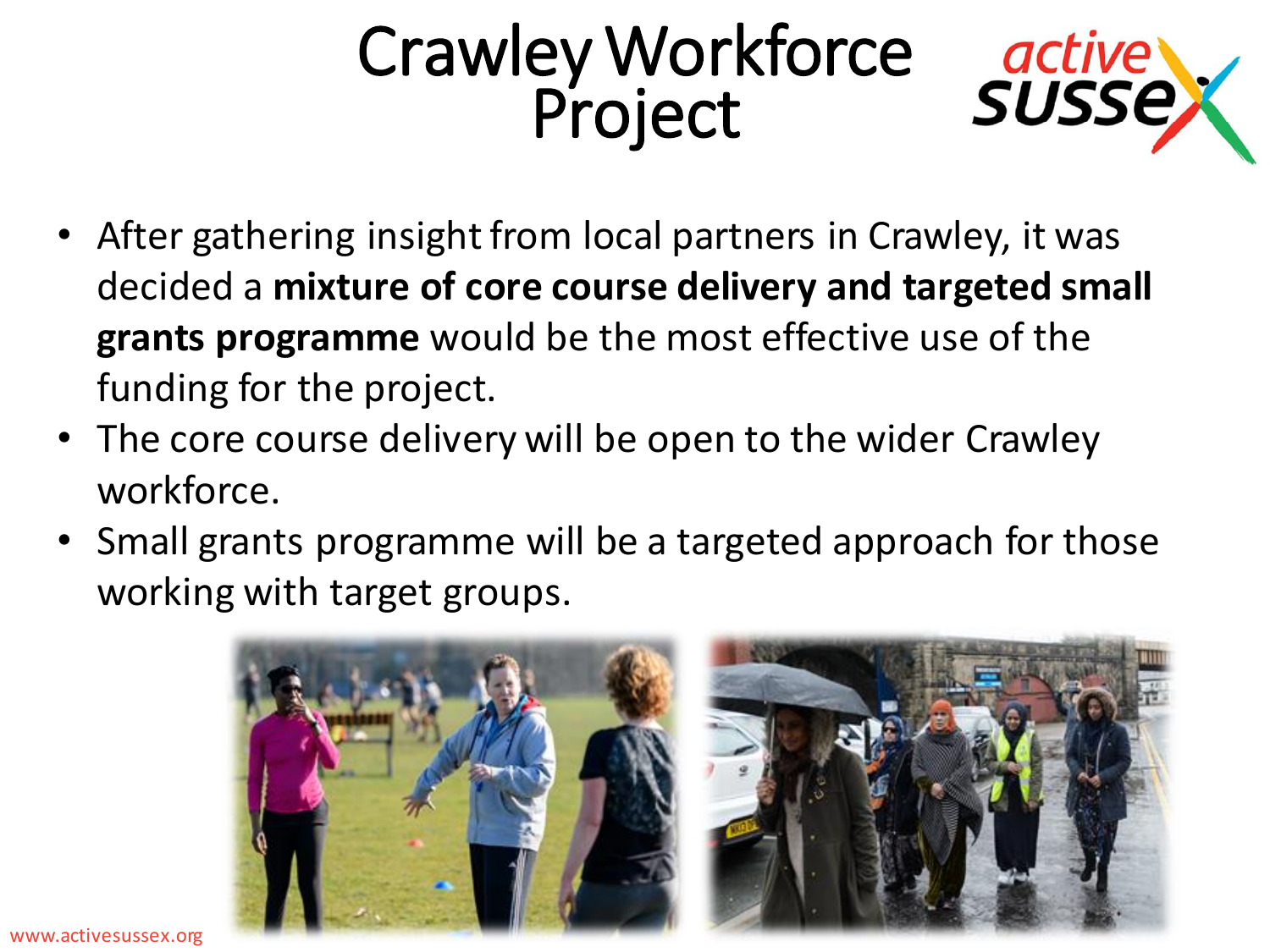# Core Course Delivery SUSSE

- Over the coming months, a number of core courses will be facilitated for the Crawley sport and physical activity workforce to access.
- Those that access the training courses will be **required to provide feedback** on how the training has helped them and **how it has improved their ability to engage inactive participants or target groups**.
- Courses will be informed by the training needs survey below.

Please complete the **[Crawley Workforce Training & Support Needs](https://www.surveymonkey.com/r/D9QSJ82)  Survey** and share via your networks.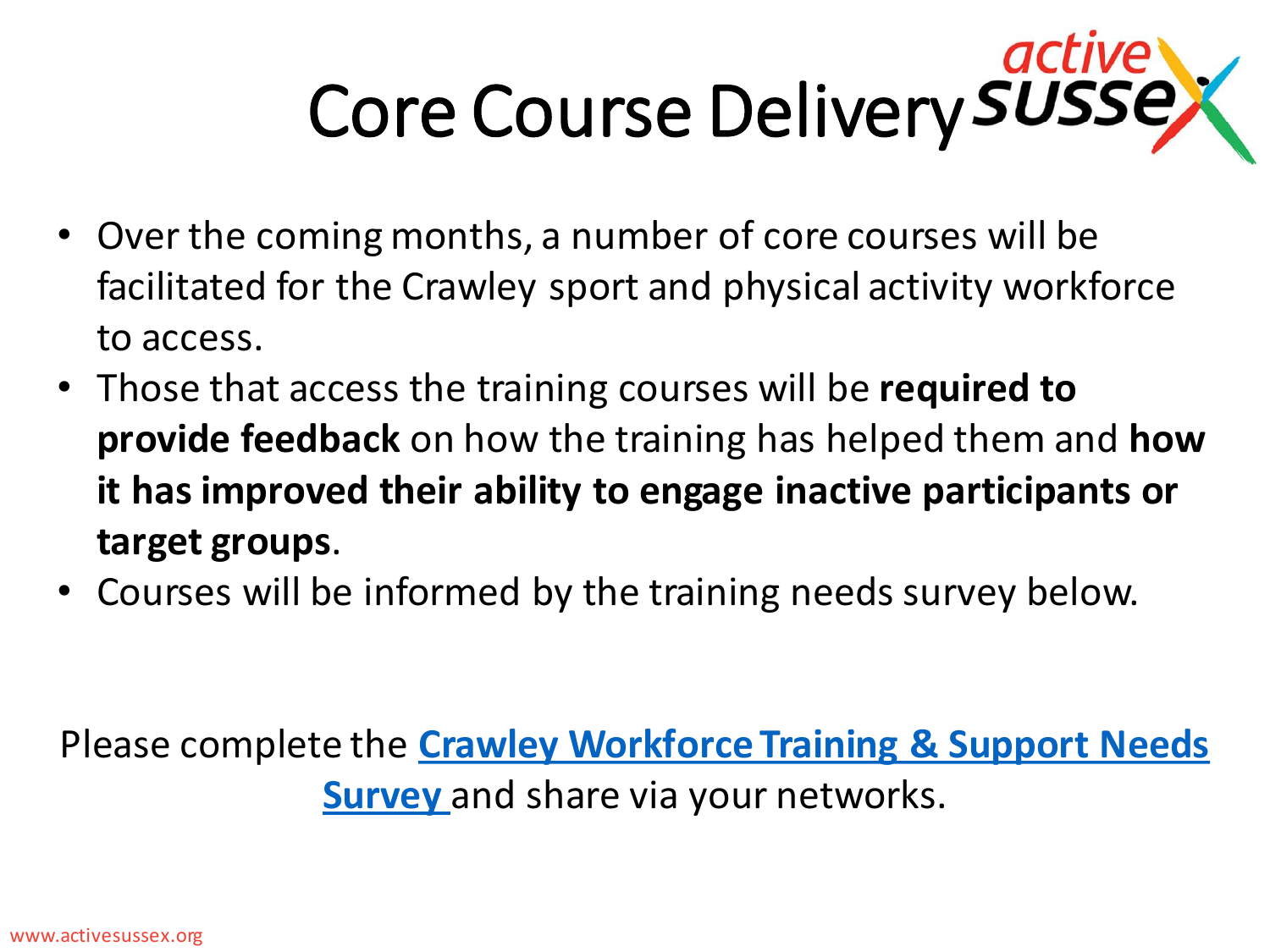### Small Grants Programme



- Grants are available for amounts between **£100 and £600**.
- Groups/clubs/organisations/individuals can apply for more than £600 if they have a particularly strong or innovative idea for the use of their grant.
- The funding can be used towards obtaining qualifications or accessing training that can help **encourage and support inactive people to be active**.
- This can be for **a coach, instructor, volunteer or participant.**
- Must **complete the Expression of Interest Form** to apply.
- Grant recipients will be asked for feedback and may be selected for a case study.

Active Sussex are open to innovative ideas and approaches so please get in contact if you have an idea you would like to discuss.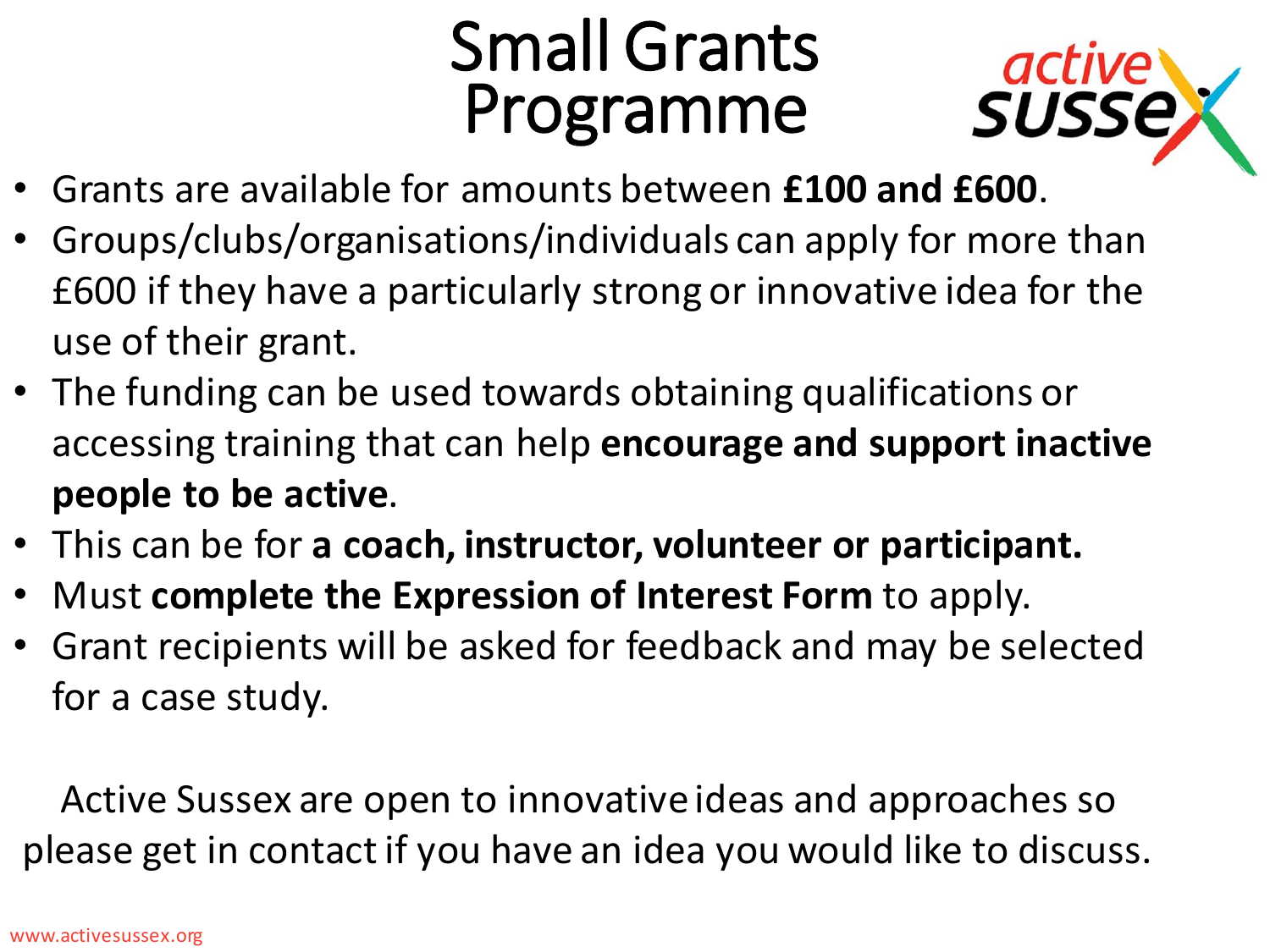#### Small Grants Programme



Funding should be used to develop and train recipients to address inactivity in the following priority groups:

- Older people
- People with disabilities or long term health conditions
- People from Black or South Asian communities
- People from lower socio-economic groups
- Target groups with higher rates of inactivity

#### **Please complete the [Expression of Interest \(EOI\) Form t](https://www.surveymonkey.co.uk/r/VGNRNMJ)o apply for a small grant.**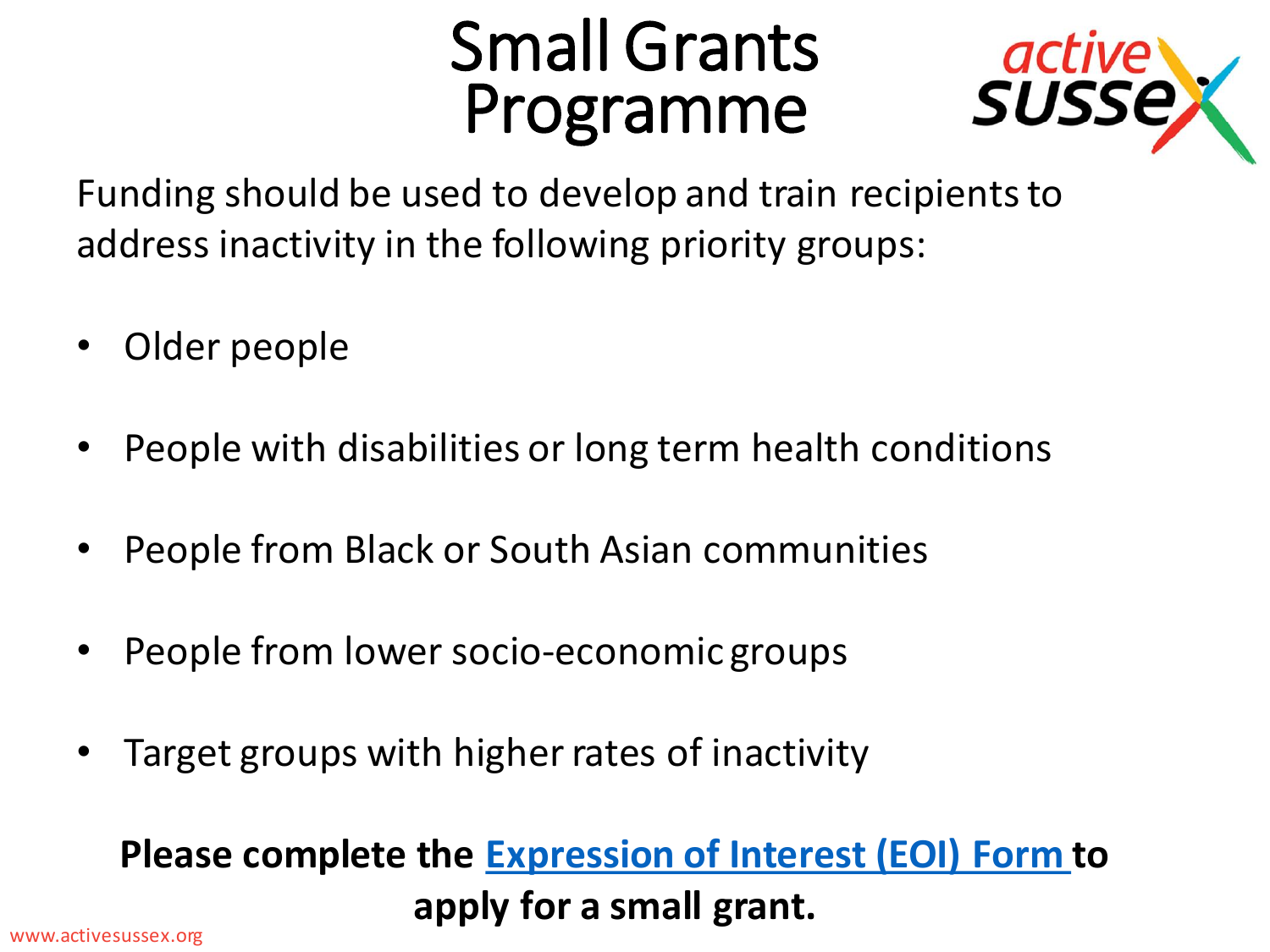

# Questions?

#### Nick Chellel **Strategic Workforce Officer**

[https://www.activesussex.org](https://www.activesussex.org/)

Twitter: [@activechellel](https://twitter.com/activechellel)

E: [nchellel@activesussex.org](mailto:nchellel@activesussex.org)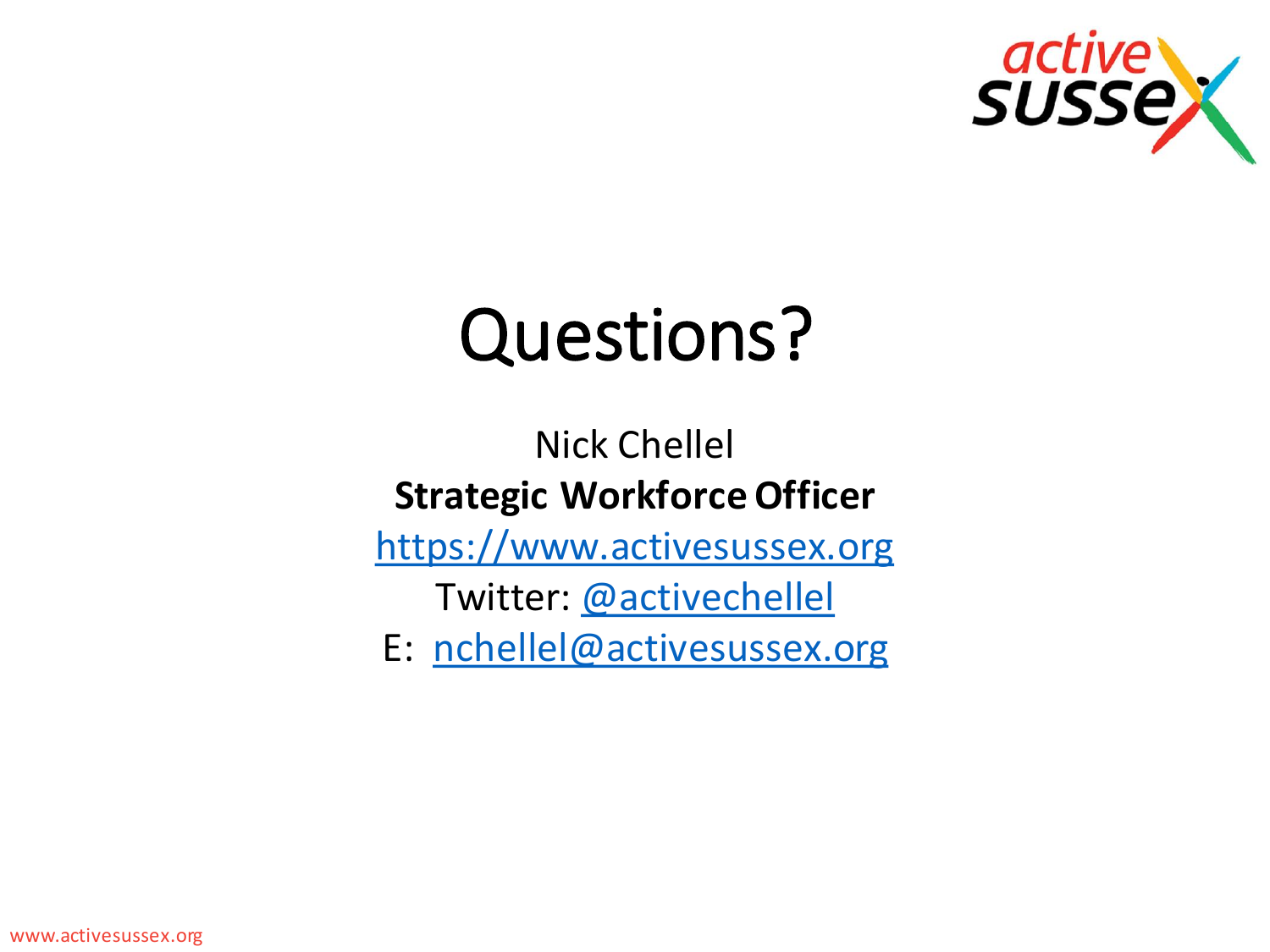# Active Sussex Workforce active Updates

- Sport England [Return to Play Guidance](https://www.sportengland.org/how-we-can-help/coronavirus/return-play) & [Winter Activity Toolkit](https://www.sportengland.org/how-we-can-help/coronavirus/return-play/autumn-and-winter-activity-toolkit)
- [Active at Home w](https://www.activesussex.org/activeathome/)ebpages updated including safeguarding & guidance on delivering online sessions
- [This Girl Can Sussex Network Launch](https://www.activesussex.org/get-active/girl-can/this-girl-can-overview/)
- **CIMSPA Membership Event** SAVE THE DATE 18th February (details TBC)
- [CIMSPA Reactivate Training & UK Coaching Duty to Care Toolkit &](https://www.ukcoaching.org/duty-to-care)  Digital Badge
- [Sign up to Active Sussex Workforce eNews](https://www.activesussex.org/newsletter/)